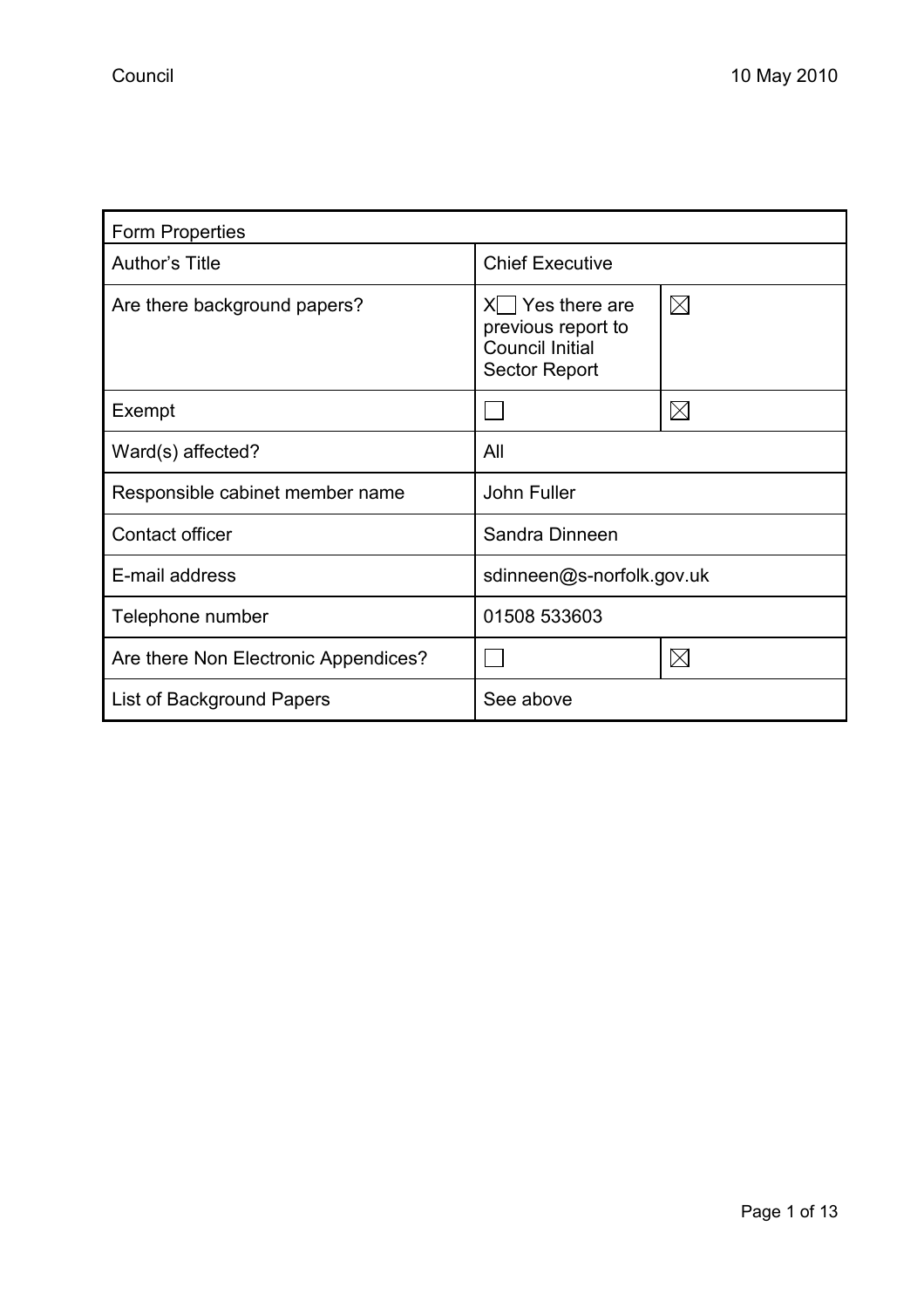# This report has been subject to the following processes:

| Consultations with:                 |  |     |  |         |
|-------------------------------------|--|-----|--|---------|
| <b>Cabinet Member</b>               |  | Yes |  | Not apt |
| Local Member                        |  | Yes |  | Not apt |
| Section 151 Officer Breckland ?     |  | Yes |  | Not apt |
| Monitoring Officer Breckland?       |  | Yes |  | Not apt |
| Solicitor to the Council Breckland? |  | Yes |  | Not apt |
| Other Director(s):                  |  |     |  |         |
| Others:                             |  |     |  |         |

| <b>Implications / Risks:</b>                                                                  |     |             |
|-----------------------------------------------------------------------------------------------|-----|-------------|
| Are there implications for the following and have you<br>taken relevant advice from officers: |     |             |
| Financial                                                                                     | Yes | <b>None</b> |
| Legal                                                                                         | Yes | <b>None</b> |
| Environmental                                                                                 | Yes | None        |
| <b>Equalities</b>                                                                             | Yes | None        |
| <b>Crime Reduction</b>                                                                        | Yes | None        |
| Have you highlighted the Risks to the Council?                                                | Yes | None        |
| Has this policy or function been impact assessed?                                             | Yes | <b>No</b>   |

| Please confirm this report has been signed off by: |     |         |  |
|----------------------------------------------------|-----|---------|--|
| Management Team                                    | Yes | Not apt |  |
| The Chief Executive                                | Yes | Not apt |  |

I am satisfied that this report has been subject to the above processes and authorise that it is included in the relevant agenda papers:

Sandra Dinneen 4 May 2010

Relevant Director sign here **Date** Date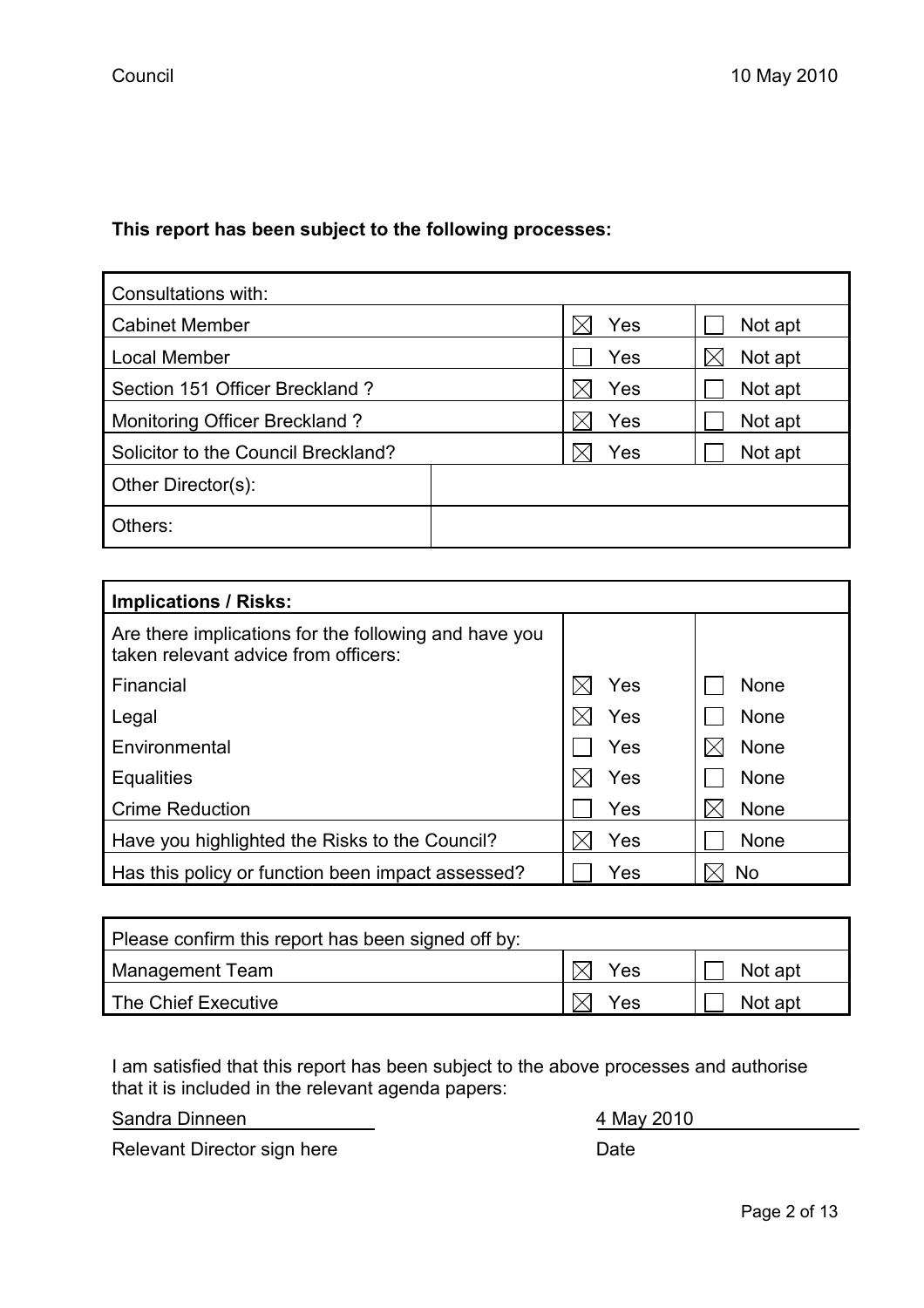Agenda Item No\_\_\_\_\_\_\_\_\_\_\_\_\_

## Shared Services

#### Leader of the Council

South Norfolk and Breckland Councils have been exploring sharing services to increase the critical mass of the two authorities, whilst maintaining local control of service delivery in a time of budgetary constraint.

A number of vacancies at both South Norfolk and Breckland are providing the opportunity and additional impetus to expand on the initial lessons learned from sharing staff between the two authorities and to move more quickly to an interim Joint Corporate Management Team (CMT) led by an interim Joint Chief Executive.

Bringing the senior management teams together at this point in time means the two Councils can maintain stability and continuity of service whilst minimising cost and maximising opportunities for our staff.

This report seeks authorisation for the Councils to appoint an Interim Joint Chief Executive and to establish an aligned set of portfolios that match a new interim management structure.

None of these short-term interim arrangements pre-empt or pre-determine the vital work of scrutinising the wider and bigger shared services project, which relies upon the scrutiny of the business and implementation plan, which will take place in public during May and June.

If it is decided against the shared services project, then, at that point, the interim arrangements described in this report can and will be unwound with the post holders returning to their substantive posts.

| Cabinet member(s):                                | Ward(s) affected:                                        |
|---------------------------------------------------|----------------------------------------------------------|
| John Fuller                                       | All                                                      |
| Contact Officer, telephone<br>number, and e-mail: | Sandra Dinneen 01508 533603<br>sdinneen@s-norfolk.gov.uk |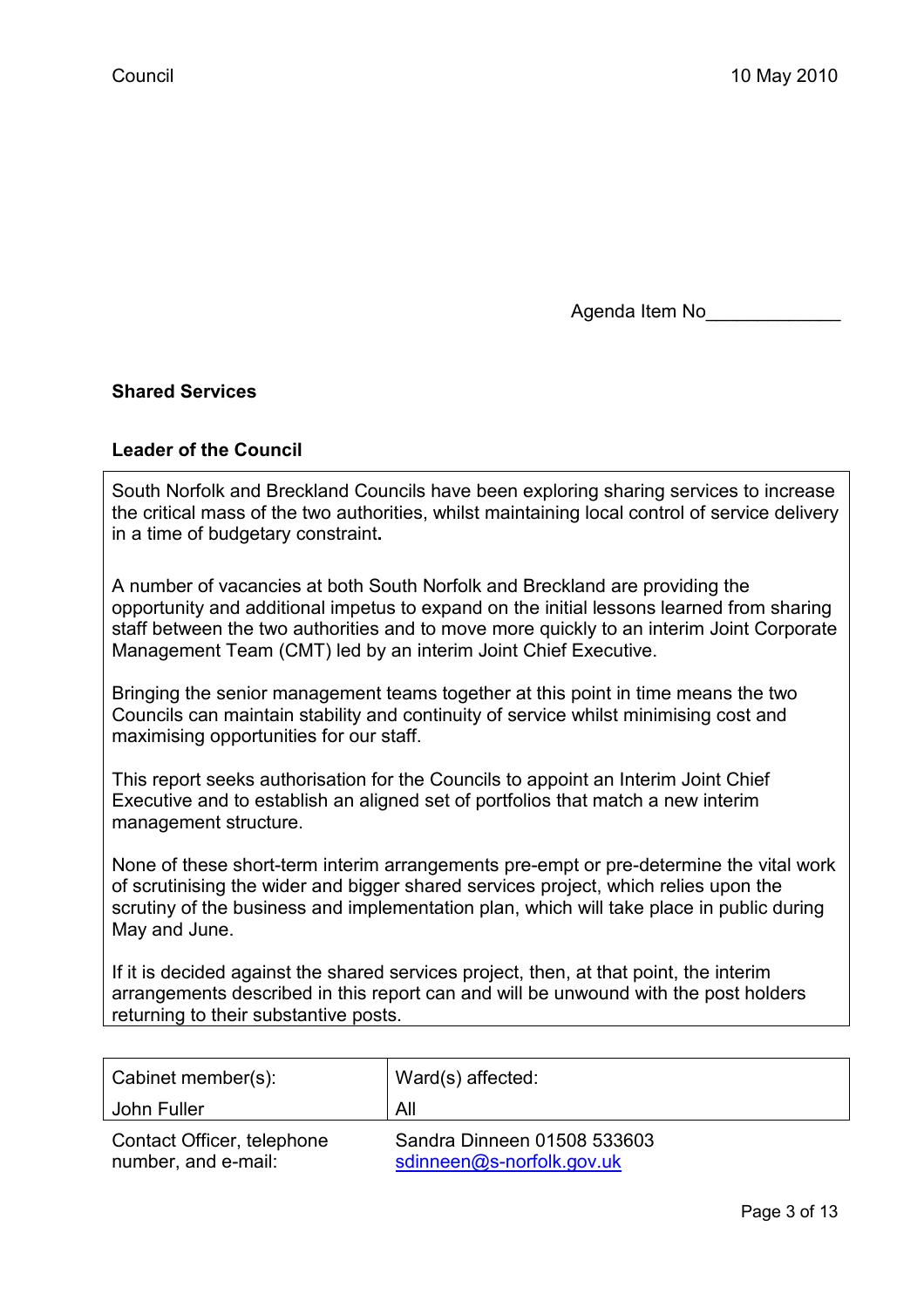# 1. Background

- 1.1. Breckland Council and South Norfolk Council are exploring the possibility of sharing services. A feasibility study has identified and evaluated options for the delivery of shared services, and it concludes that there could be significant savings and efficiencies.
- 1.2. The draft study has been considered by both Councils and both have agreed to move to the next stage of producing a more detailed business case. The Councils have had the first draft of a business case produced by consultants, and this suggests there is further evidence to support the move to a single paid service.
- 1.3. Preliminary work has also begun on draft proposals for a legal framework, and subject to agreement by both Councils, these will enable the Councils to formally agree the process or otherwise.

# 2. Current Position and Issues

- 2.1. Both the consultants' draft business case and the draft legal framework will be scrutinised and carefully considered through joint and individual meetings of Scrutiny, Cabinet, joint Corporate Management Team and the Shared Services Project Board, along with talks with staff and trade unions before being presented for consideration by each Full Council on 21 and 24 June 2010 and prior to any initiation of the shared services process.
- 2.2. Councillors will be in a position to ensure that implementation of the agreement is fully and properly evaluated and considered when each Council service produces its own business case that will be put forward for evaluation and appraisal by the proposed Transformation Director, in accordance with the project timetable which will form part of the agreed Business Case.
- 2.3. Nothing proposed in this report pre-determines the evaluation process. These proposals are interim measures only which come to an end on or before the 31 December 2010. They are recommended in order to maintain the Councils' performance in the delivery of services and to ensure the shared services project maintains momentum, as both Councils need stability and consistency in their senior management, while also continuing to focus on the quality and cost of public services.
- 2.4. The move to establishing the interim arrangements is a positive opportunity, which both Councils wish to take and has arisen as a result of a number of vacancies arising in both organisations' leadership teams. The vacancy created by the departure of the Breckland Council Director of Finance and Governance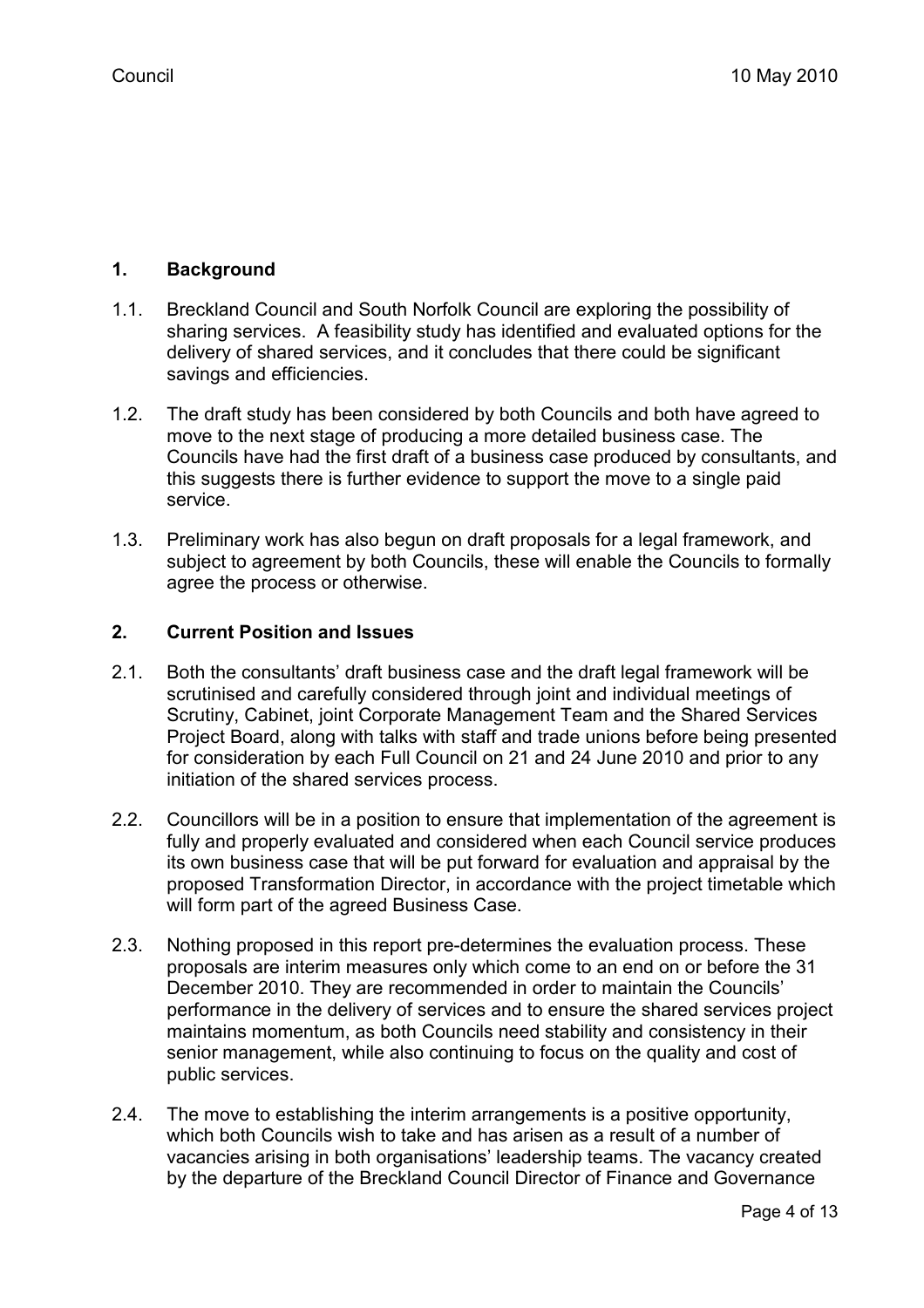has already enabled an interim sharing with South Norfolk Council's Director of Corporate Resources.

- 2.5. Another key vacancy is also set to arise at Breckland Council following the stated intention of the existing Chief Executive to take up the role of Chief Executive of Luton Borough Council. Breckland also has a further vacancy for a Director of Community Services and additionally, South Norfolk Council has a vacancy for a Deputy Chief Executive and a Director of Environment and Recycling.
- 2.6. Alongside an interim resolution to these key vacancies, the report also proposes an interim but key realignment in the political portfolios and management structure for both Councils to maximise the opportunity as well as more effectively managing the workload, responding to leadership issues and saving money.
- 2.7. The proposals do not affect the current statutory duties and responsibilities of the Chief Financial Officers (the Section 151 officer) and the Monitoring Officers, who will remain as now

Monitoring Officers

South Norfolk Council – Tim Mobbs

Breckland Council – Maxine O'Mahony

S151 Officers

South Norfolk Council – Andy Radford

Breckland Council - Mark Finch

2.8. Should either Council not approve the business case for shared services at their meetings in June 2010, the respective Chief Executives will undo the proposed interim appointments described in the next section and officers will revert to their substantive roles.

## 3. Interim Alignment of Cabinet Portfolios Proposal

3.1. Some of the Cabinet portfolio responsibilities of both Councils are different and so work has been undertaken by both Cabinets to resolve those non-alignments with senior staff. Through alignment across the two Councils, the proposals as set out seek to offer a more efficient and effective relationship between Portfolio Holders and the Interim Joint Corporate Management Team. If there were no interim realignment, Directors in the interim management structure would find themselves reporting to a number of different Cabinet Members across two different political structures with the risk of duplication and inefficiency.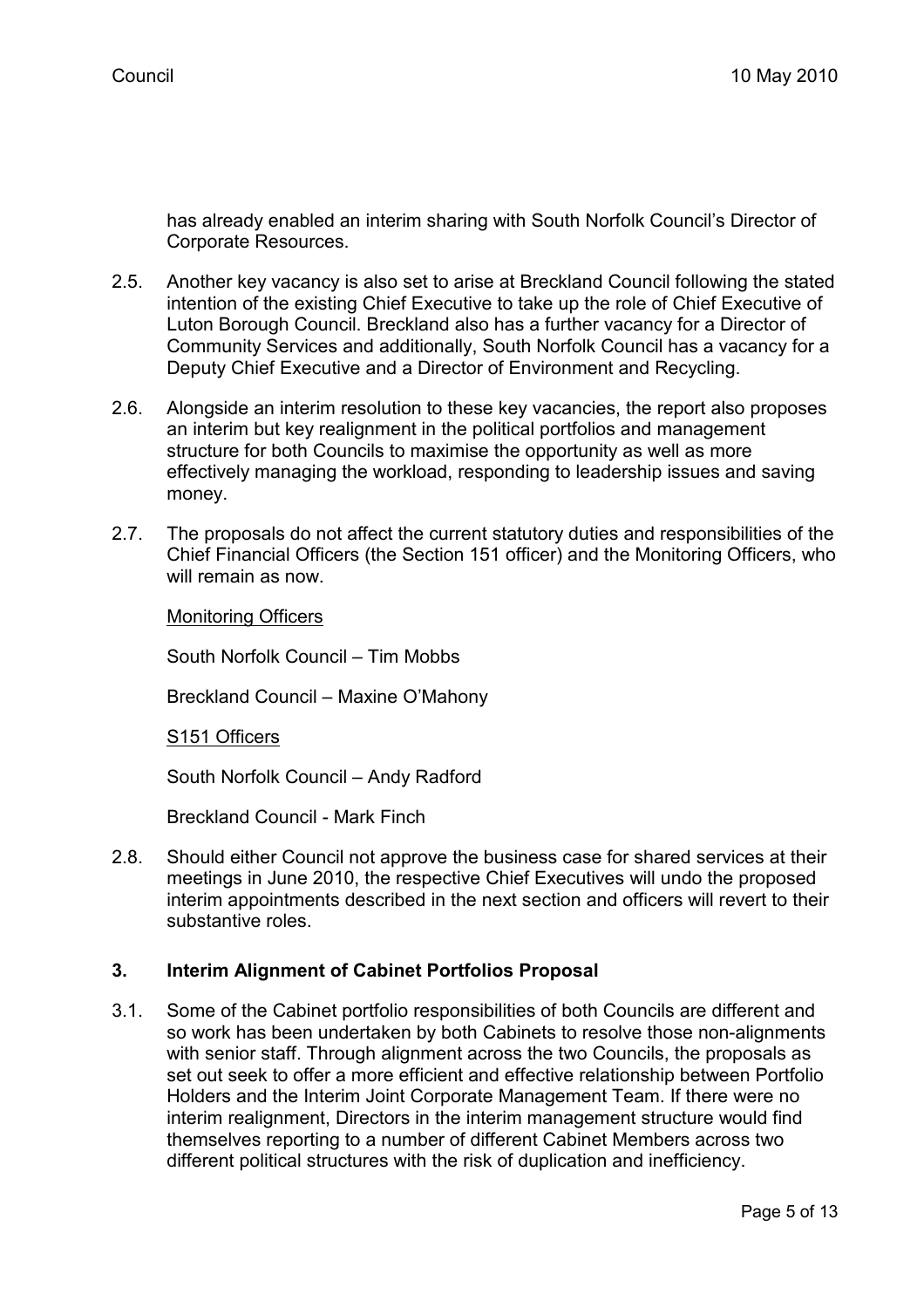- 3.2. It is therefore recommended that Council agree the following interim portfolios with the Cabinet members to be confirmed at the meeting:
	- External Affairs and Communications
	- Economic and Commercial Services
	- Planning and Housing
	- Environment and Recycling
	- Communities and Place Shaping
	- Governance and Corporate Resources
	- **Transformation**
- 3.3. A more detailed description of the Services within each portfolio is shown in Appendix One.

## 4. Interim Management Structure Proposal

- 4.1. At present, the combined Corporate Management Teams of both Councils are made up of 10 posts - two Chief Executives, two Deputy Chief Executives and six Directors. It is proposed through the shared services approach that a final Corporate Management Team would have one Chief Executive, a Deputy Chief Executive and three or four Directors. The precise responsibilities of these posts have yet to be finally defined, but with aligned service teams, such efficiencies as set out above can be made.
- 4.2. In order to reach this permanent position, the Councils need sufficient leadership capacity to deliver the transformation as well as maintaining high levels of performance and customer service. And so it is proposed and recommended that an interim management structure be put in place, with a view to streamlining numbers over the coming year to deliver ongoing efficiencies and savings.
- 4.3. It is recommended that Councillors agree to establish on an interim basis the following Director roles, which align with the proposed portfolios:
	- Deputy Chief Executive with Economic and Commercial Services
	- Director of Planning and Housing
	- Director of Environment and Recycling
	- Director of Communities and Place Shaping
	- Director of Governance and Corporate Resources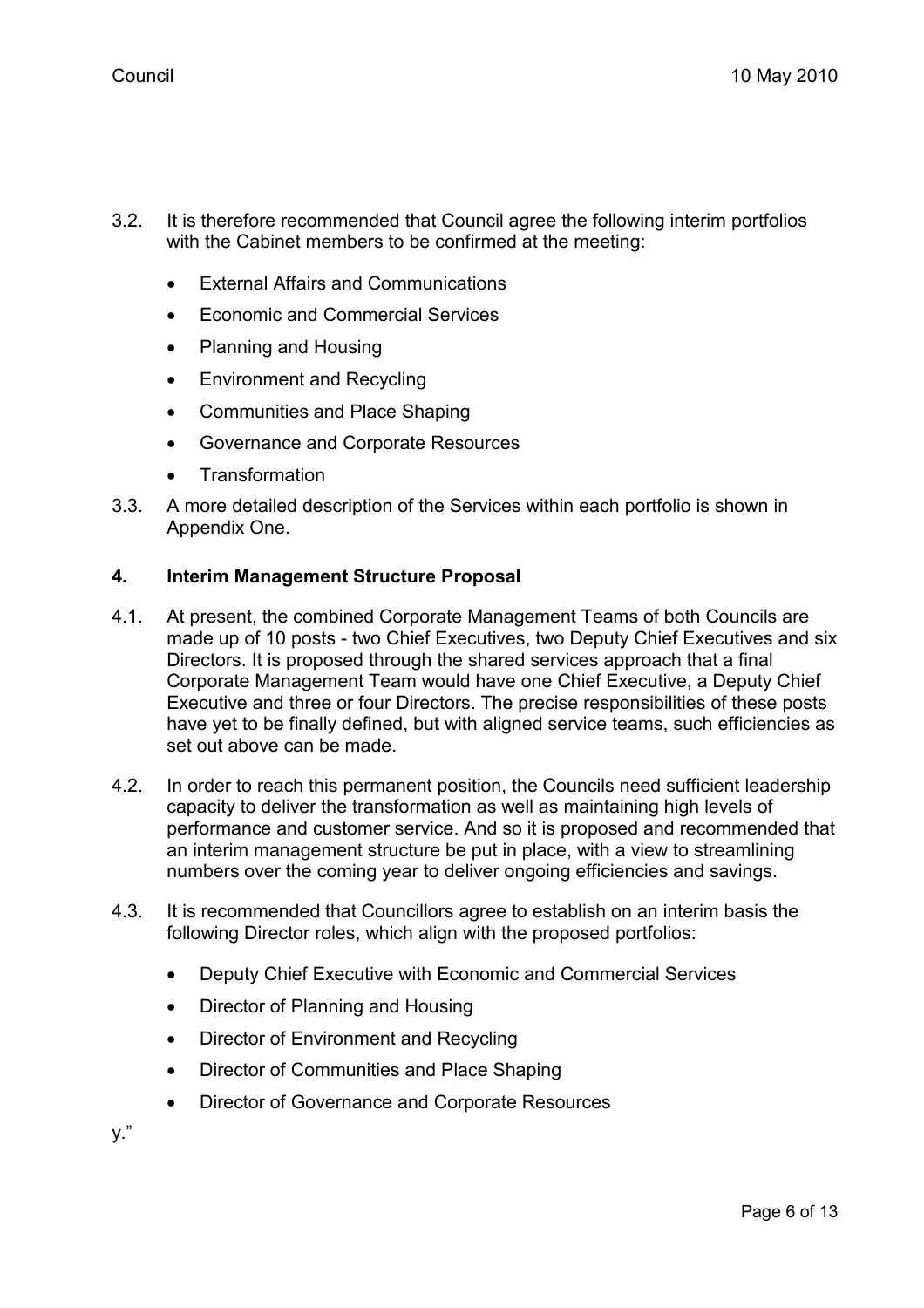- 4.4. It is recommended that these roles be filled on an interim basis through internal recruitment, in the first instance. It is proposed to establish a Joint Appointments Panel. Interviews and appointments will be made by a Member Panel of the Leaders, Deputy Leaders and relevant portfolio holders. The panel would also include, (once the appointments are made) the Interim Joint Head of Paid Service, and the Joint Interim Deputy Chief Executive as advisors, following appointment to these posts. These interim appointments would be effective from 1 June, up to the 31 December 2010. The Interim Joint Director posts would be open to permanent directors, interim Directors and those who have held an Interim Director role since December 2009, (i.e. when the agreement, in principle, to explore shared services was reached), congruent with their current roles and responsibilities, in line with the above panel arrangements. Should a post remain unfilled, the recruitment process would be open to internal/external applicants concurrently.
- 4.5. Directors will be paid based on current salary levels (and associated benefits) of current Director posts - which is Band 3 for South Norfolk Council and Grade 3b for Breckland Council. The Interim Joint Deputy Chief Executive would be paid on Band 1 of an existing South Norfolk employee, or Grade 2 of an existing Breckland employee. Any subsequent additional performance related pay for Interim Joint Directors and the Interim Deputy Chief Executive would be subject to the agreement of the Interim Joint Chief Executive and the Leaders, and subject to any existing, relevant Council policies or procedures.
- 4.6. It is proposed to recruit an Interim Director of Transformation through open competition, with internal applicants able to apply. The appointment would be effective for 18 months and remunerated on the same pay scales as other Director posts, although a salary enhancement may be considered for an exceptional candidate.
- 4.7. This newly formed interim Joint Corporate Management Team would be tasked with delivering the shared services agenda while maintaining existing or higher levels of performance and customer service, unless otherwise agreed.
- 4.8. If the proposed interim management structure is agreed, it will be at a reduced overall cost, but the savings attributable to each Council depends on the current level of budget. Details are provided in paragraph 9.3. The period of appointment to the interim positions would come to an end on or before 31 December 2010 with the option to extend this period as the agreed business case may require.
- 4.9. The total salaries of all members of the interim Joint Corporate Management Team will be shared equally between both Councils. All the existing officers would remain as employees of their existing Council.
- 4.10. The interim structure is outlined at Appendix Two.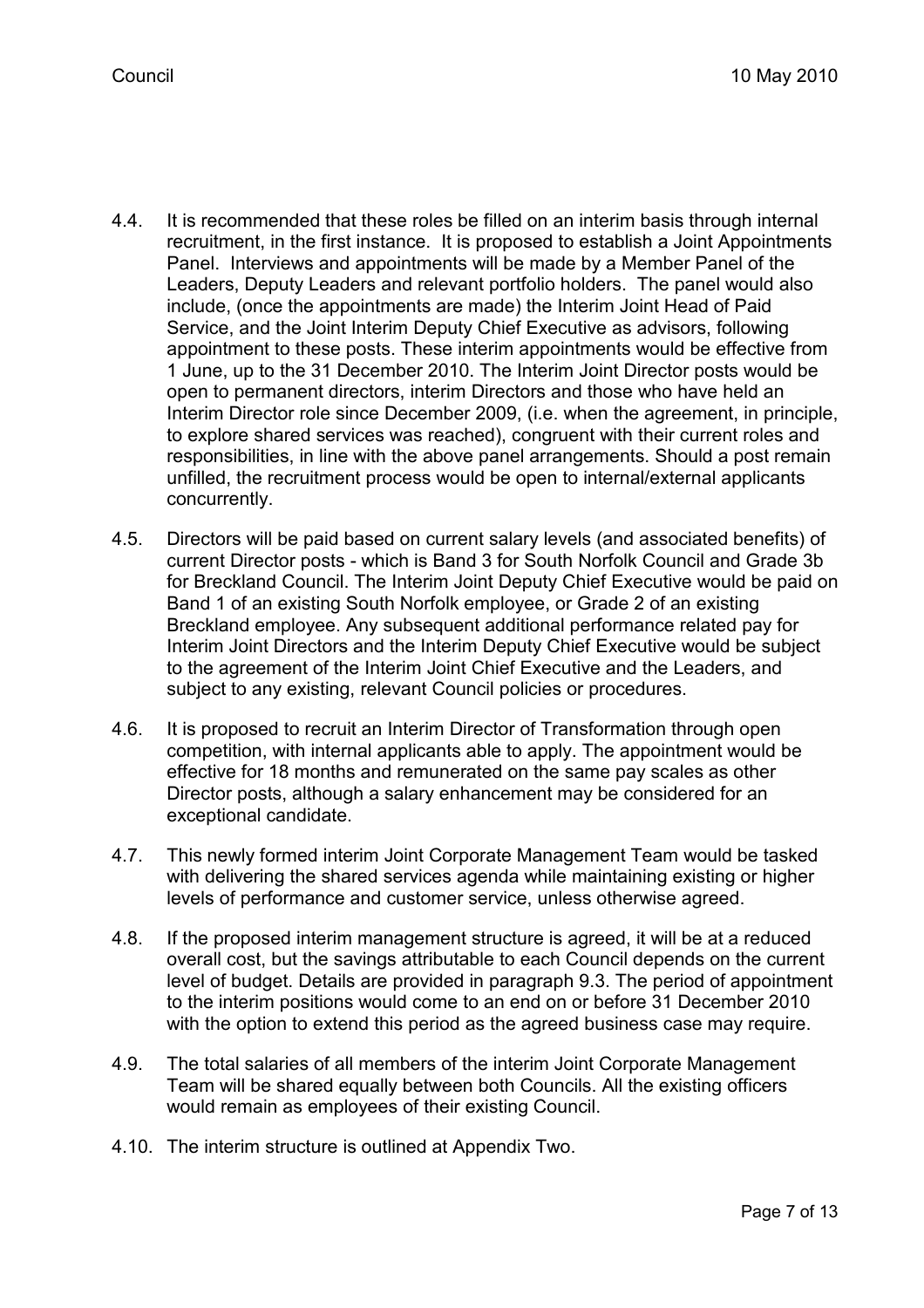# 5. Interim Chief Executive Proposal

- 5.1. For the purpose of appointing an interim Chief Executive, the intention would be that the remaining CEX(s) would be ring fenced. The appointment of a Joint Chief Executive, from a Breckland Council perspective will require a recommendation from the Appointments Panel.
- 5.2. Subject to the recommendations of the Appointments Panel, it is recommended that an Interim Joint Head of Paid Service be appointed, effective from 14 May 2010 and that this individual be confirmed as the Interim Joint Chief Executive across both authorities on the departure of Breckland's current Chief Executive on 25 June 2010, subject to the appointee agreeing the terms and conditions of the post. All members of the joint interim Corporate Management Team would report to the joint Head of Paid Services. The appointee would continue in that role until either the interim joint post is disestablished or a permanent appointment is made following an open competition, whichever is the sooner.
- 5.3. Subject to agreement to proceed with the shared services arrangements by both Councils in June, the recruitment for a permanent Chief Executive is planned to commence with an advert being placed in early September. Professional recruitment agencies will need to be engaged to run this process on behalf of both of the authorities. The appointment process for the permanent Joint Chief Executive would be scheduled for completion not later than the 1 December 2010 and will be part of the June report to both Councils.
- 5.4. If agreed by Councillors, the proposal would mean that the appointee would take managerial control of both Councils, acting as Head of their Paid Services. They will oversee the production of the Implementation Plan with detailed timescales for action, the initial transformation stage and the creation of an efficient and effective single delivery organisation. They will also be responsible for ensuring that existing or higher standards of service delivery are provided across the authorities, unless otherwise agreed. They will be accountable to both Councils for their performance and be responsible for carrying forward the changes in governance and management approved by each Council following production of the Shared Services Business Case.
- 5.5. It is proposed that Breckland Council's current Chief Executive, Trevor Holden will from 14 May 2010 until his proposed date of departure on 25 June 2010, continue to report to the Breckland Council Leader.

## 6. Draft Agreement

6.1. A draft Agreement setting out both Councils' policy objectives, underlying principles and values and Meeting Protocols is being developed and will be part of the Scrutiny process alongside the draft business case consideration. It will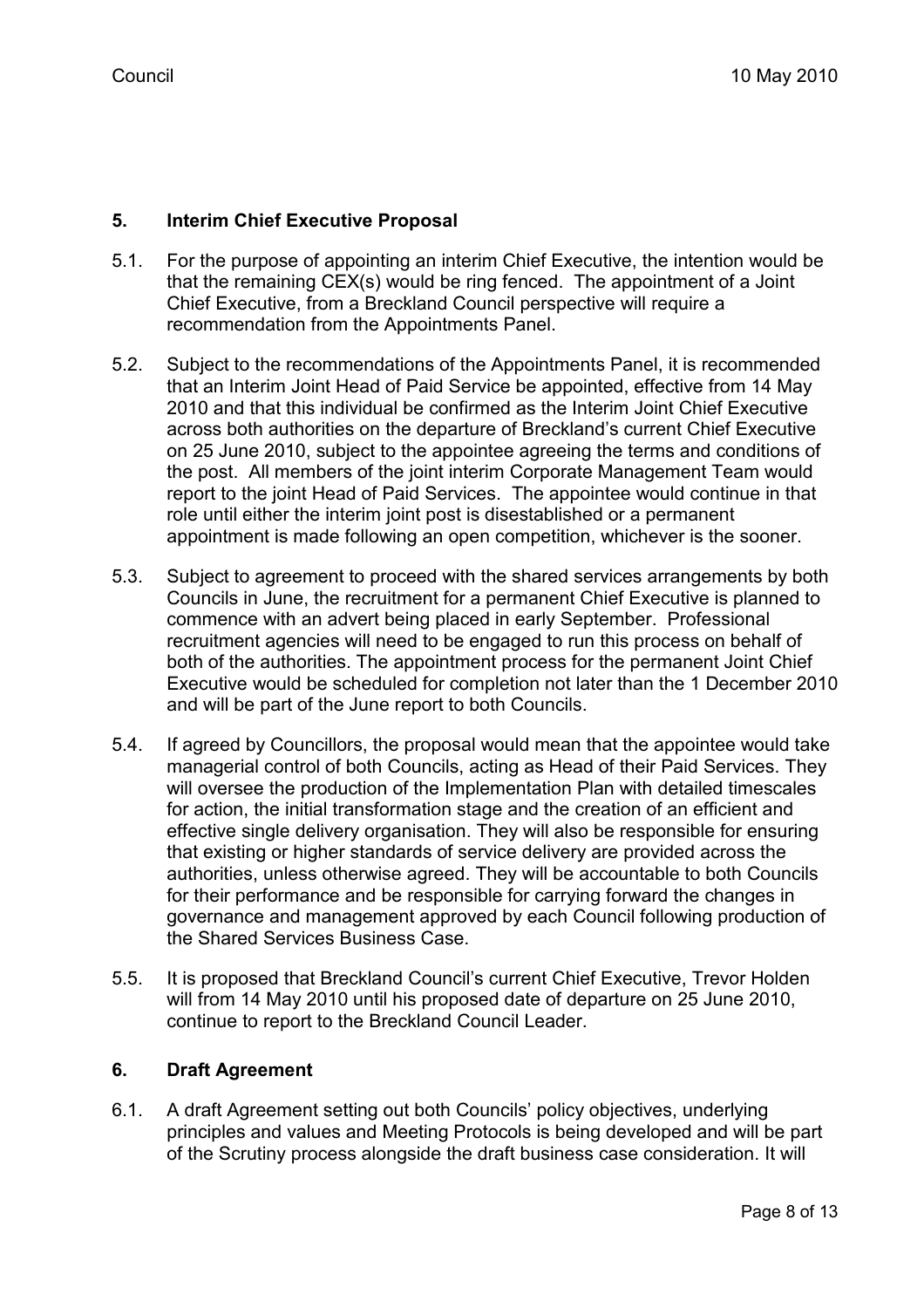outline the concept and general approach to Shared Service Interim arrangements, and set out some ground rules.

6.2. This Agreement would not be a legal document but would form the basis of the Legal Framework Agreement to be agreed at the June Full Council meetings.

# 7. Other Options

- 7.1. It could be proposed that the two Councils proceed directly to a permanent arrangement, but all arrangements will remain interim until Councillors have carefully and properly considered and agreed the business case and legal framework.
- 7.2. It may also be proposed that both Councils should wait, and do nothing, but there is the necessity to maintain performance in the delivery of services to the public, as both require stability and consistency in their senior management, while also maintaining a focus on the quality and cost of service. The "do nothing" option would, however, increase the risks of a decline in performance levels and that would have an adverse impact on services to the public.
- 7.3. It is also possible for each Council to independently appoint to any vacancy until a final decision on shared services is made. This would, however, risk increasing costs and extending the time for implementation and completion of the initiative and consequently put at risk not only the shared services project, but also the continued delivery of services.

## 8. Relevant Corporate Objectives

8.1. All.

## 9. Implications and Risks

#### Financial implications

- 9.1. The first draft of the business case identifies early areas of savings in senior management and back office functions. These are projected to deliver savings of £2 million per year to be shared between the two Councils. Subject to the pace of change on shared services being maintained, and a key justification to adequately resource an interim Management Team, these savings can be delivered from April 2011. This will enable savings to be reflected in the financial year 2011/12 budgets and could offset the anticipated loss of government grant. It would mean both Councils being able to continue providing high quality services to customers.
- 9.2. The total cost of the two current Management Teams is £1,013,000 including oncosts (i.e. pensions and national insurance). The cost of South Norfolk Council's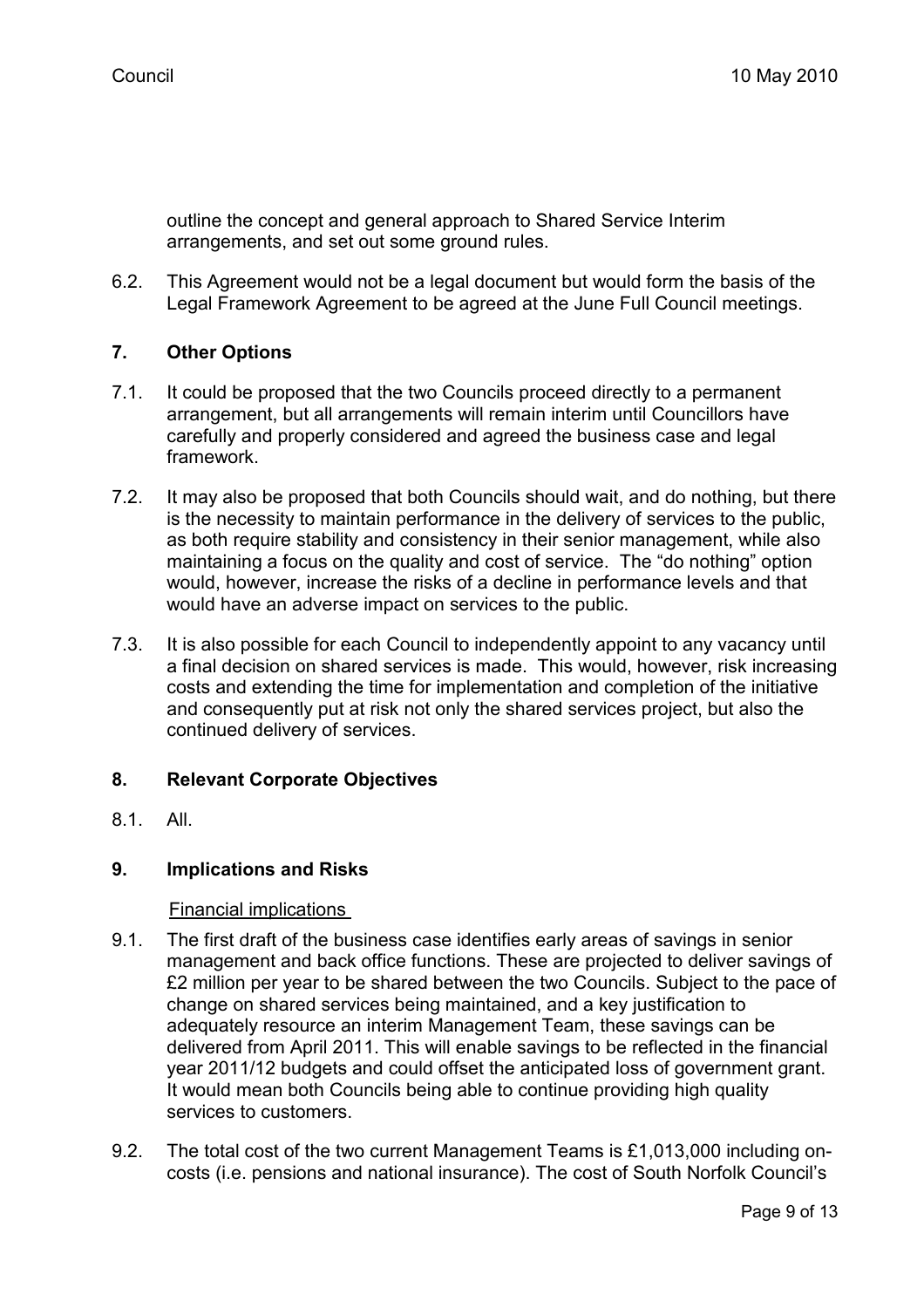and Breckland Council's Management Teams are broadly similar, each consisting of 1 Chief Executive, 1 Deputy Chief Executive and three Directors. In moving to a Joint Corporate Management Team it is essential that the costs are consistent with the agreed Business Plan.

9.3. The financial implications of the proposed joint interim Management Team are shown below:

|                                                                             | <b>Breckland DC</b><br>(E000) | South Norfolk DC<br>(E000) | <b>Total (£000)</b> |
|-----------------------------------------------------------------------------|-------------------------------|----------------------------|---------------------|
| <b>Current CMT</b><br>Cost for<br>2010/11<br>(assuming all<br>posts filled) | 481                           | 532                        | 1,013               |
| Proposed CMT<br>Cost with 7<br><b>Chief Officers</b><br>FY 2010/11          | 389                           | 389                        | 778                 |
| Saving                                                                      | 92                            | 143                        | 235                 |

 The above table includes full on-costs. It also assumes that existing Directors in the two Councils will be successful in securing the Interim Joint Director posts. If other staff were successful, then the cost to the two authorities would increase due to salary protection for existing Directors.

 The table also assumes that the Interim Joint CMT is effective from 1 June 2010 to 31 December 2010; and then the Joint CMT becomes a Chief Executive, a Deputy Chief Executive and 3 Directors. This is in line with the proposed Management Team in the draft feasibility study and draft business case.

 Subject to both Councils approving the business case, it should be noted that the sharing of management posts below Director level and back office functions is likely to lead to greater savings for South Norfolk Council. The position will reverse when the project moves to Phase 2, where the greater proportion of savings are likely to be received by Breckland Council.

- 9.4. In terms of the cost of the interim joint Corporate Management Team the following proposals are recommended for Councillors' approval:
	- $\circ$  All interim appointments will be effective up to 31 December 2010, but may be disestablished earlier, or extend as the agreed business case may require;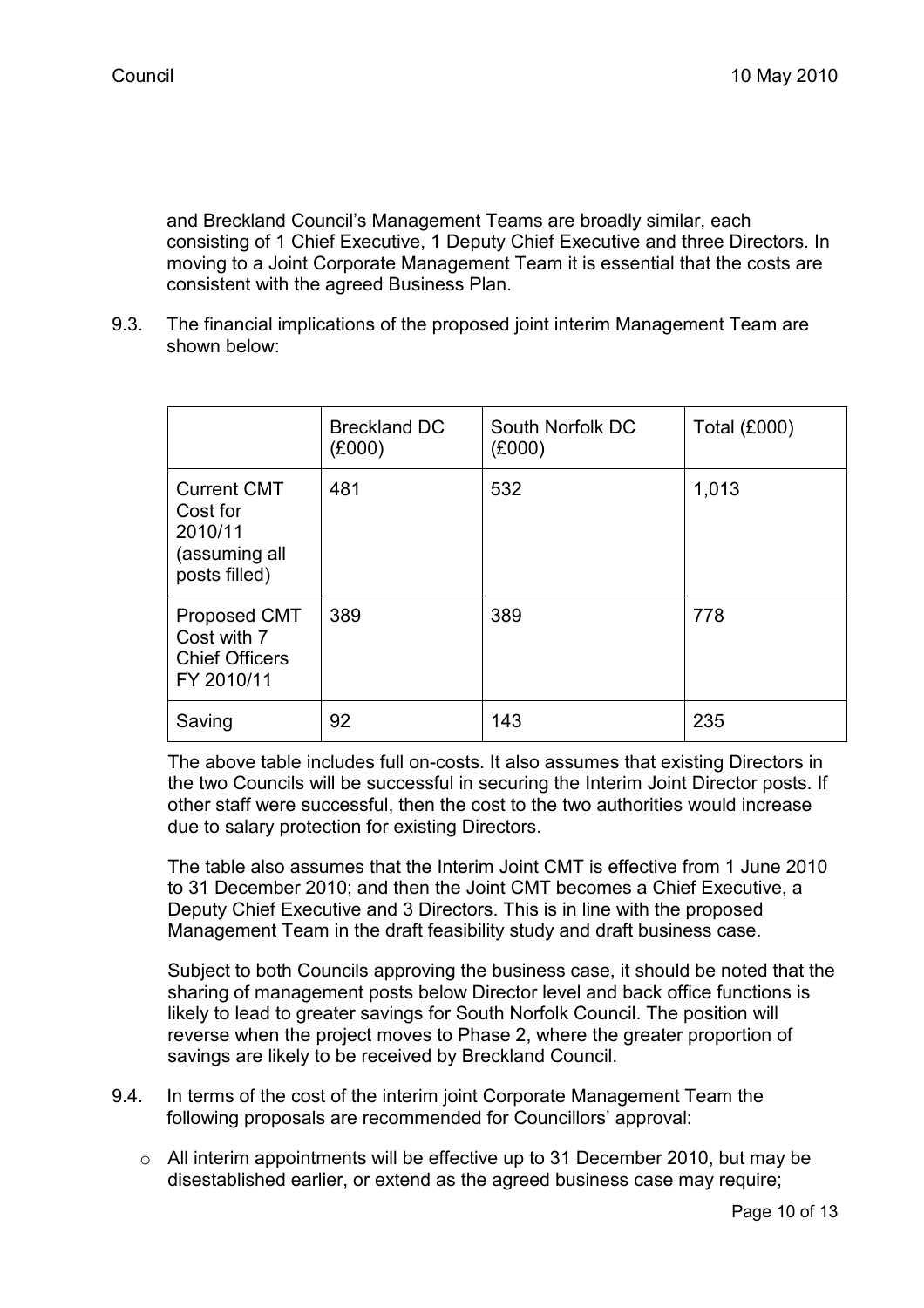- o No appointments will be made to Chief Officer or Deputy Chief Officer appointments without the prior approval of both Cabinets. For the purpose of this report Chief Officers are defined to be all members of the Corporate Management Team and Deputy Chief Officers are defined as officers who are required to report directly or are directly accountable to one or more of the chief officers.
- $\circ$  Prior to the agreement of any joint structure, in full or in part, the establishments at service managers and below will remain as present, although the presumption will be for temporary appointments to vacancies in back office functions (as defined in the feasibility study and business case).
- o The Interim Joint Chief Executive will ensure that during the transformation phase all employee costs are met from existing staff budgets, with the final structure delivering savings consistent with the indicative figures in the agreed Business Plan.
- $\circ$  All costs of posts within the Interim Joint Management Team are shared equally between authorities.
- 9.5. Officers will review the Council's Rules of Financial Governance, Contract Standing Orders and constitution shortly. Pending this work being completed and considered by the two Councils, existing rules and procedures will apply.

#### Legal implications

9.6. The proposals in this paper precede agreement by both Councils to adopt a shared services framework agreement with detailed provisions for secondment, dispute resolution and termination arrangements. The use of temporary secondments to make interim appointments minimises the issues involved.

#### Risks

- 9.7. The key risk is not delivering the shared services agenda, which will bring important savings and efficiencies at a time when Central Government's anticipated grant cuts to local councils begin to bite, following the General Election. This has serious implications for customers and residents because it would mean significantly reduced services. Also, the combined Corporate Management Teams have already been working on a number of initiatives, and creating one Joint Interim Team will provide clear leadership and direction, minimising risks, and avoiding duplication and inefficiency.
- 9.8. The pace of change is another risk, as both Councils, teams and individual members of staff work hard together to deliver the shared service agenda and continue to deliver high quality services. Having an effective Interim Joint Management Team will reduce the risk, as will effective internal and external communications.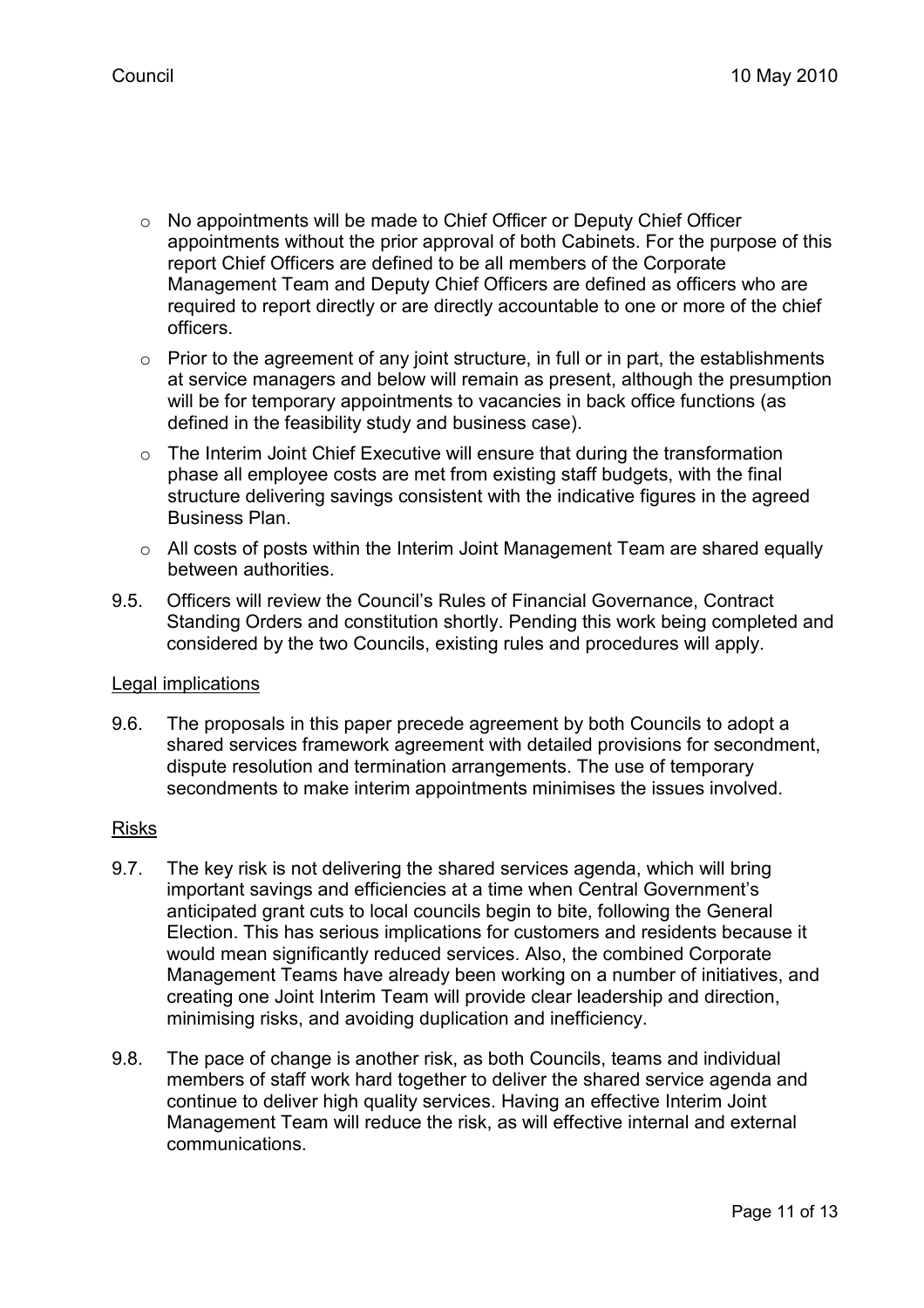9.9. The capacity of the Interim Joint Management Team will have a direct bearing on the pace of change.

#### 10. Conclusion

- 10.1. Both Councils acknowledge the significant benefits that shared services can bring in making savings and efficiencies, cutting costs and delivering the best of both Councils' high quality services. To ensure both Councils continue to deliver these high quality services during the transition, an Interim Joint Corporate Management Team with the capacity to both manage services and deliver change is essential. The proposals recommended in this report deliver this capacity within existing budgets, and would place both Councils at the forefront of the shared services agenda.
- 10.2. The vacancies which have become available offer a real opportunity for both Councils to have an interim shared leadership team, with all the benefits that brings, to make substantial savings, slim down and rationalise management structures making them more efficient and effective and give both councils the opportunity to see shared services in action, rather than on paper.
- 10.3. The proposed interim arrangements also achieve all the above, without preempting either Council's final decisions on the bigger and more permanent shared services initiative, which will be made in June.

### 11. Recommendations

- 11.1. It is recommended that Council agree the following proposals:
	- a) Alignment of Cabinet portfolios as at Appendix One.
	- b) Agreement of the interim corporate management structure as at Appendix Two.
	- c) The internal recruitment of Interim Joint Directors, with the exception of the Joint Interim Director of Transformation (as outlined in recommendation h) below), with external recruitment only being undertaken where a role cannot be filled by the process set out in paragraph 4.4 above.
	- d) That all interim appointments would be up to 31 December 2010, but may be disestablished earlier as required, or extended by approval of both Councils.
	- e) Directors will be paid based on current salary levels (and associated benefits) of current Director posts. Any subsequent additional performance related pay for Interim Joint Directors and the Interim Deputy Chief Executive would be subject to the agreement of the Interim Joint Chief Executive and the Leaders, and subject to any existing, relevant Council policies or procedures